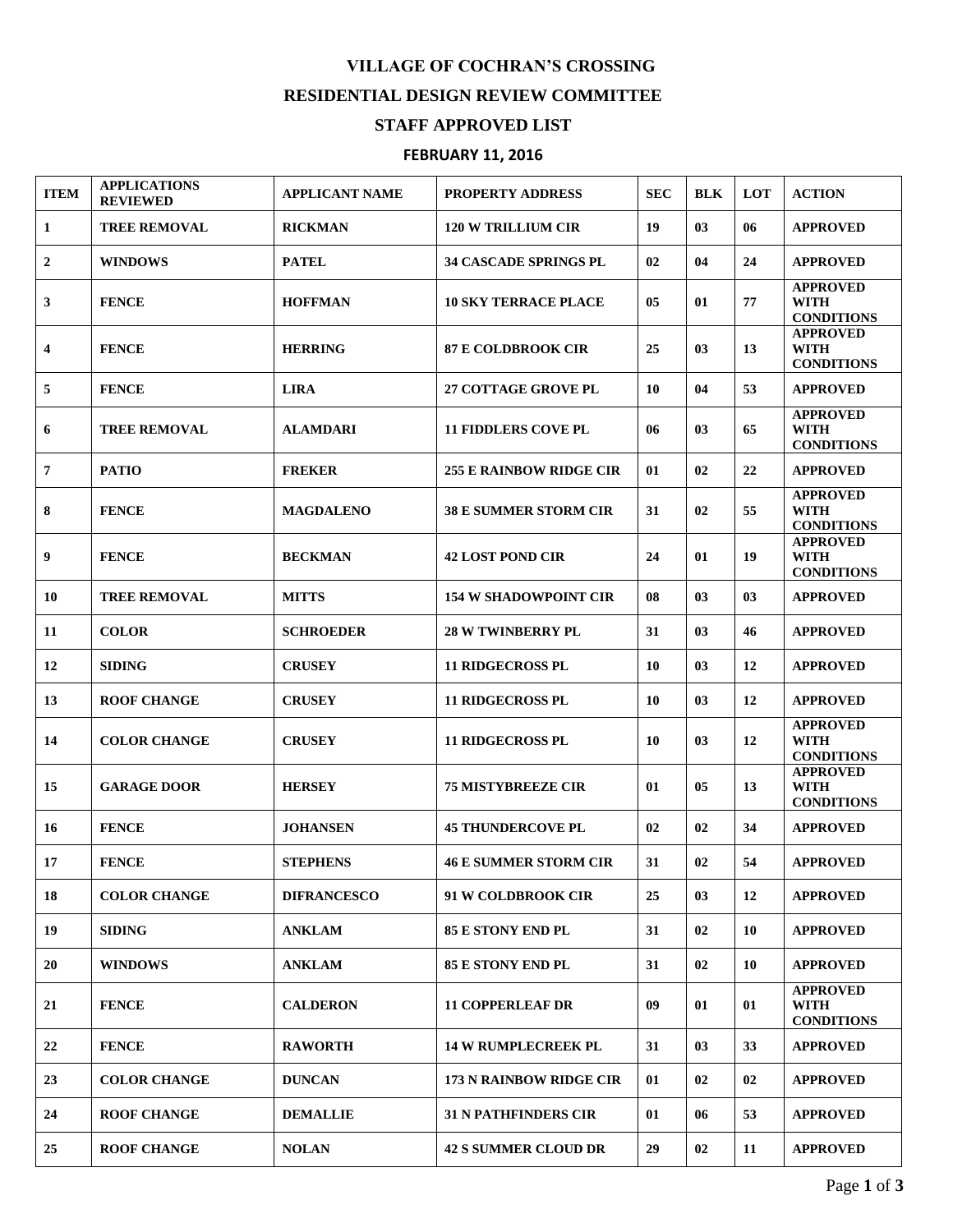| 26 | <b>ROOF CHANGE</b>    | <b>DELACOTERA</b> | <b>143 E PATHFINDERS CIR</b> | 01 | 06 | 87 | <b>APPROVED</b>                                     |
|----|-----------------------|-------------------|------------------------------|----|----|----|-----------------------------------------------------|
| 27 | <b>ROOF CHANGE</b>    | <b>BELMAN</b>     | 7 IRISH MOSS PL              | 41 | 02 | 10 | <b>APPROVED</b>                                     |
| 28 | <b>FENCE</b>          | <b>URIEGAS</b>    | <b>58 E COLDBROOK CIR</b>    | 25 | 02 | 08 | <b>APPROVED</b><br><b>WITH</b><br><b>CONDITIONS</b> |
| 29 | <b>ROOF CHANGE</b>    | <b>URIEGAS</b>    | <b>58 E COLDBROOK CIR</b>    | 25 | 02 | 08 | <b>APPROVED</b>                                     |
| 30 | <b>FENCE</b>          | <b>NICHOLS</b>    | <b>10 JOURNEYS END</b>       | 25 | 02 | 34 | <b>APPROVED</b><br><b>WITH</b><br><b>CONDITIONS</b> |
| 31 | POOL AND SPA          | <b>FILEMYR</b>    | <b>176 W SHADOWPOINT CIR</b> | 08 | 02 | 12 | <b>APPROVED</b><br><b>WITH</b><br><b>CONDITIONS</b> |
| 32 | <b>FENCE</b>          | <b>FILEMYR</b>    | <b>176 W SHADOWPOINT CIR</b> | 08 | 02 | 12 | <b>APPROVED</b><br><b>WITH</b><br><b>CONDITIONS</b> |
| 33 | <b>FIRE PIT</b>       | <b>FILEMYR</b>    | <b>176 W SHADOWPOINT CIR</b> | 08 | 02 | 12 | <b>APPROVED</b><br><b>WITH</b><br><b>CONDITIONS</b> |
| 34 | <b>PATIO</b>          | <b>FILEMYR</b>    | <b>176 W SHADOWPOINT CIR</b> | 08 | 02 | 12 | <b>APPROVED</b>                                     |
| 35 | <b>ROOF CHANGE</b>    | <b>PORTUGAL</b>   | 98 S CASTLEGREEN CIR         | 52 | 01 | 09 | <b>APPROVED</b>                                     |
| 36 | <b>FENCE</b>          | <b>HIPPE</b>      | <b>7 THORNBUSH PL</b>        | 28 | 02 | 44 | <b>APPROVED</b>                                     |
| 37 | <b>FIRE PLACE</b>     | <b>ESCOLERO</b>   | <b>3 GOLDEN THRUSH PL</b>    | 08 | 04 | 14 | <b>APPROVED</b><br><b>WITH</b><br><b>CONDITIONS</b> |
| 38 | <b>SUMMER KITCHEN</b> | <b>ESCOLERO</b>   | <b>3 GOLDEN THRUSH PL</b>    | 08 | 04 | 14 | <b>APPROVED</b><br><b>WITH</b><br><b>CONDITIONS</b> |
| 39 | <b>PIZZA OVEN</b>     | <b>ESCOLERO</b>   | <b>3 GOLDEN THRUSH PL</b>    | 08 | 04 | 14 | <b>APPROVED</b><br><b>WITH</b><br><b>CONDITIONS</b> |
| 40 | <b>FENCE</b>          | <b>STRONG</b>     | <b>63 E COLDBROOK CIR</b>    | 25 | 03 | 18 | <b>APPROVED</b><br><b>WITH</b><br><b>CONDITIONS</b> |
| 41 | <b>FENCE</b>          | <b>DOLLAR</b>     | <b>86 N CROSSED BIRCH PL</b> | 50 | 01 | 14 | <b>APPROVED</b>                                     |
| 42 | <b>ROOF CHANGE</b>    | <b>PALERMO</b>    | <b>62 W LAKEMIST CIR</b>     | 20 | 01 | 11 | <b>APPROVED</b>                                     |
| 43 | <b>WALKWAY</b>        | <b>FELCHAK</b>    | <b>14 TRAILHEAD PL</b>       | 19 | 02 | 44 | <b>APPROVED</b>                                     |
| 44 | <b>FENCE</b>          | <b>FELCHAK</b>    | <b>14 TRAILHEAD PL</b>       | 19 | 02 | 44 | <b>APPROVED</b>                                     |
| 45 | <b>FENCE</b>          | <b>DARGAN</b>     | <b>27 E SUMMER STORM CIR</b> | 31 | 01 | 07 | <b>APPROVED</b><br><b>WITH</b><br><b>CONDITIONS</b> |
| 46 | <b>PATIO COVER</b>    | <b>BURCH</b>      | <b>14 CANDLENUT PL</b>       | 40 | 01 | 15 | <b>APPROVED</b><br><b>WITH</b><br><b>CONDITIONS</b> |
| 47 | <b>PATIO COVER</b>    | <b>PRIESMEYER</b> | <b>27 TANAGER TRL</b>        | 03 | 02 | 21 | <b>APPROVED</b><br><b>WITH</b><br><b>CONDITIONS</b> |
| 48 | <b>SUMMER KITCHEN</b> | <b>PRIESMEYER</b> | <b>27 TANAGER TRL</b>        | 10 | 02 | 31 | <b>APPROVED</b><br><b>WITH</b><br><b>CONDITIONS</b> |
| 49 | POOL AND SPA          | <b>PRIESMEYER</b> | <b>27 TANAGER TRL</b>        | 03 | 02 | 21 | <b>APPROVED</b><br><b>WITH</b><br><b>CONDITIONS</b> |
| 50 | <b>ROOF CHANGE</b>    | <b>TEEL</b>       | <b>6 STONE SPRINGS CIR</b>   | 22 | 04 | 02 | <b>APPROVED</b>                                     |
| 51 | <b>ROOF CHANGE</b>    | <b>KYLE</b>       | <b>90 DRIFTOAK CIR</b>       | 40 | 02 | 02 | <b>APPROVED</b>                                     |
| 52 | <b>ROOF CHANGE</b>    | <b>LAIBLE</b>     | <b>103 W LAKEMIST CIR</b>    | 20 | 02 | 01 | <b>APPROVED</b>                                     |